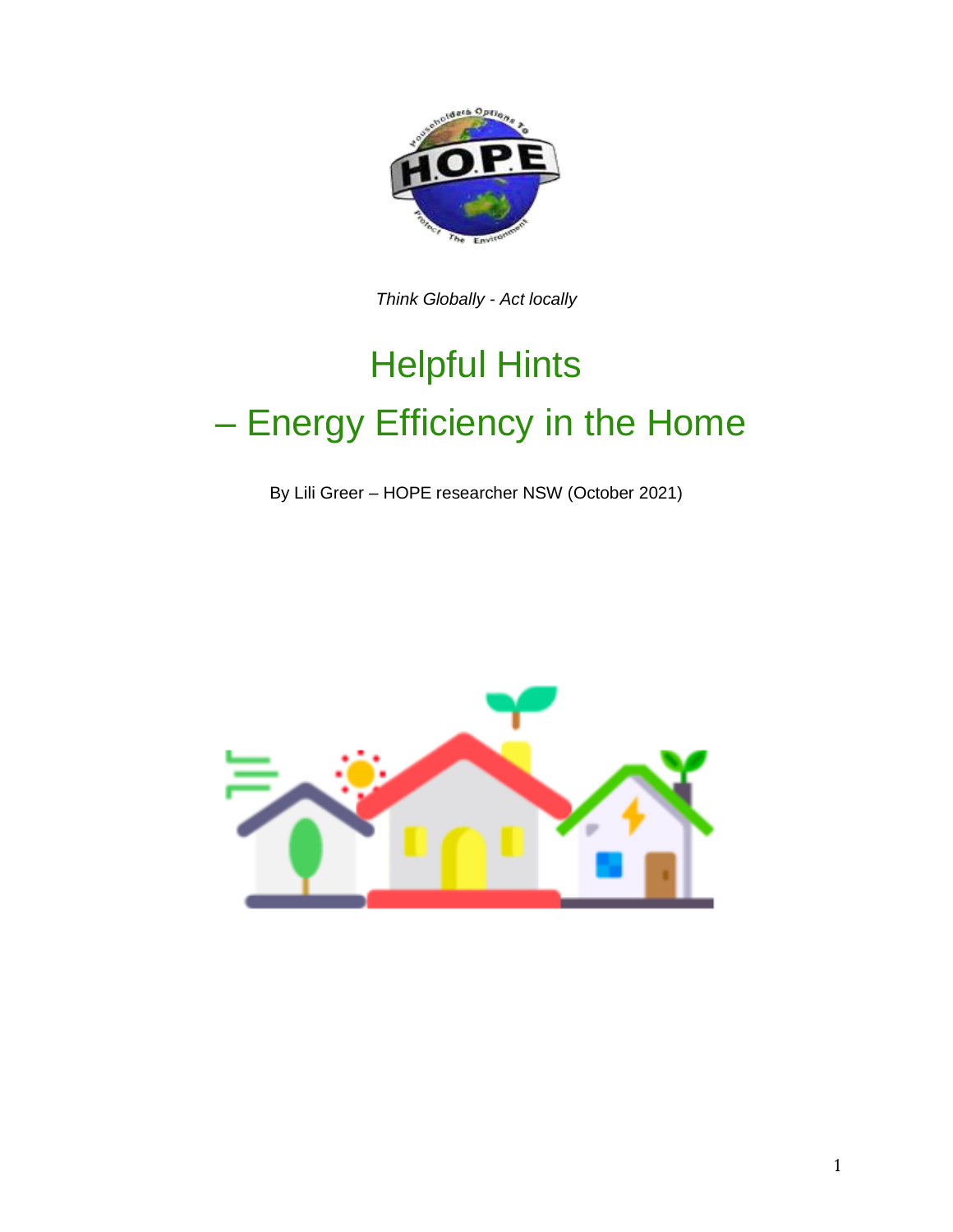| <b>Table of contents</b> |                |
|--------------------------|----------------|
| Climate change           | $\overline{2}$ |
| Electricity              | 3              |
| Water                    | $\overline{4}$ |
| Transport                | 5              |
| Food                     | 5              |
| Fashion                  | 6              |
| Waste                    | $\overline{7}$ |
| Superannuation           | 8              |
| References               | 9              |
|                          |                |

#### *Climate change*

This article will provide helpful hints for energy efficiency in the home. Climate change is defined as a "change in global or regional climate patterns, in particular a change apparent from the mid to late 20th century onwards and attributed largely to the increased levels of atmospheric carbon dioxide produced by the use of fossil fuels" (Oxford 2005).

There are a multitude of reasons why we need to decrease our carbon footprint. For instance, Climate change affects each facet of our life's including individuals social and environmental health determents like having access to clean air, water, adequate food, and shelter. Between 2030 and 2050 The World Health Organisation predicts that an additional 250,000 death per year will occur due to climate related stressors (2021). As well as an increased burden to the health care sectors globally (WHO 2021).

Although climate change is a global issue, Australia has a great deal of work to do, as Australia has the highest emissions per capita among developed countries (UniMelb 2015). Greenhouse gas emission by each are displayed in image 1 one below.



#### *Greenhouse gas emission by sector*

Image 1: Australian Greenhouse gas emissions by sector

Source: Ritchie, H & Roser, M, 2020, "CO<sub>2</sub> and Greenhouse Gas Emissions". Published online at OurWorldInData.org. Retrieved from: 'https://ourworldindata.org/co2-and-other-greenhouse-gasemissions'.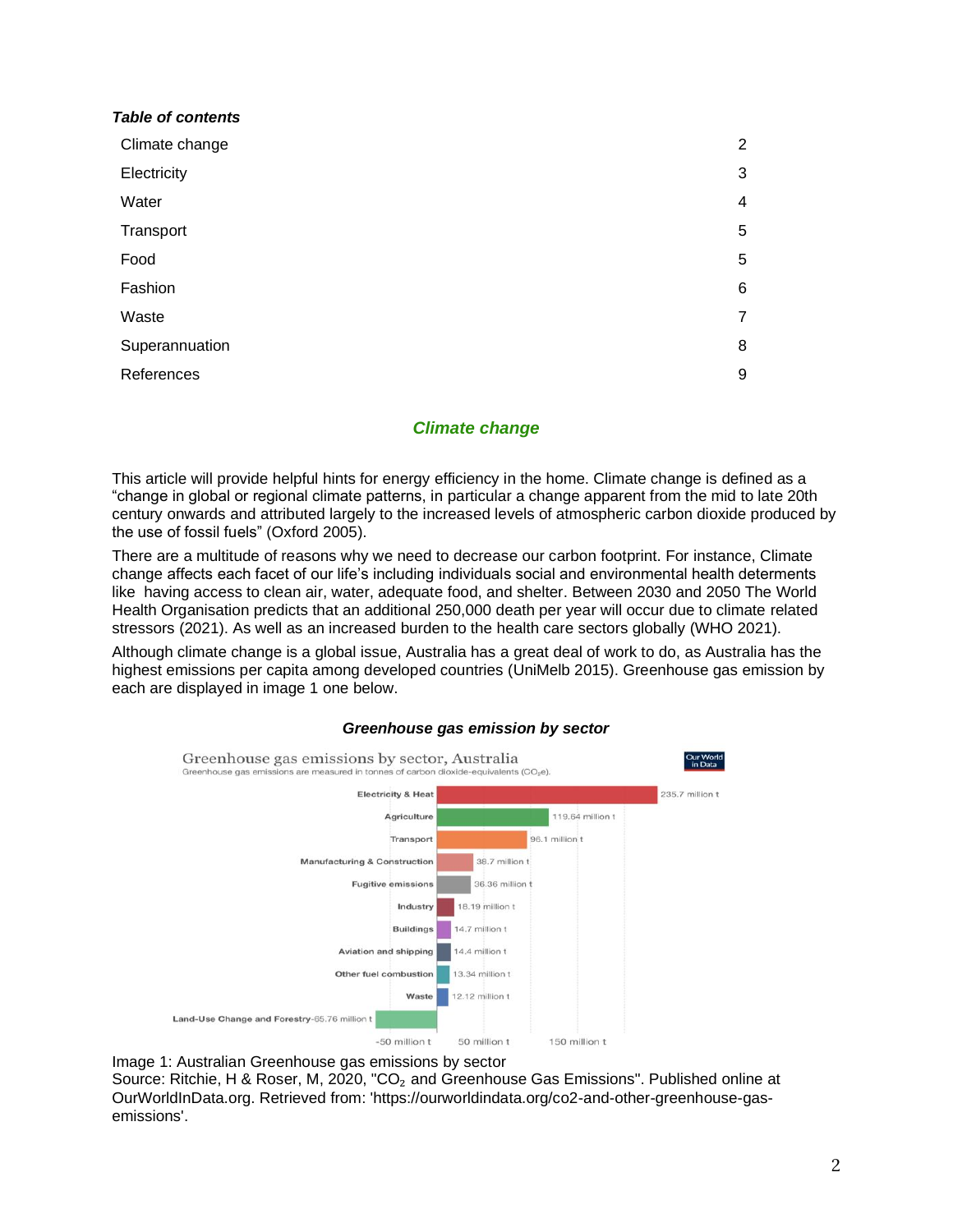On Average in Australia an individual per year is responsible for 16.31 tons of greenhouse gas emissions per year. As seen in image two compared to that of individuals in 1979 who produced 14.21 tones yearly (Ritchie & Roser 2020). Whilst it has been made clear by the United Nations that governments "must create conditions that make lifestyle changes possible" (Moodie 2021). Ultimately decreasing emissions of greenhouse gases through better transport, food and energy-use choices can combat these outcomes (WHO 2021).



#### **I***ndividual CO2 emissions*

Image 2: Per capita CO2 emissions Australia

Source: Ritchie, H & Roser, M, 2020, "CO<sub>2</sub> and Greenhouse Gas Emissions". Published online at OurWorldInData.org. Retrieved from: 'https://ourworldindata.org/co2-and-other-greenhouse-gasemissions'.

# *Electricity*

During 2016 the electricity & heat sector in Australia was responsible for 235.7 million tons of greenhouse emissions (Ritchie & Roser 2020). Making the simple switch led bulbs can make a huge difference. For example, 220 lumens Led bulbs last from 10,000- 50000 hours and uses 4W of energy, compared to an incandescent bulb which lasts approximately 1200 hours and gives off 25w (Energy rating 2020).

Easy ways to decrease your electricity usage

- Solar panels
- Switching to led bulbs
- Turn off power outlets when not in use
- Consider Changing energy retailers

According to Mihm, in Southeast Queensland the greenest energy electricity provider is Power shop as seen in image 3. Furthermore, in rural l QLD, ErgonEnery is the greenest provider (2018).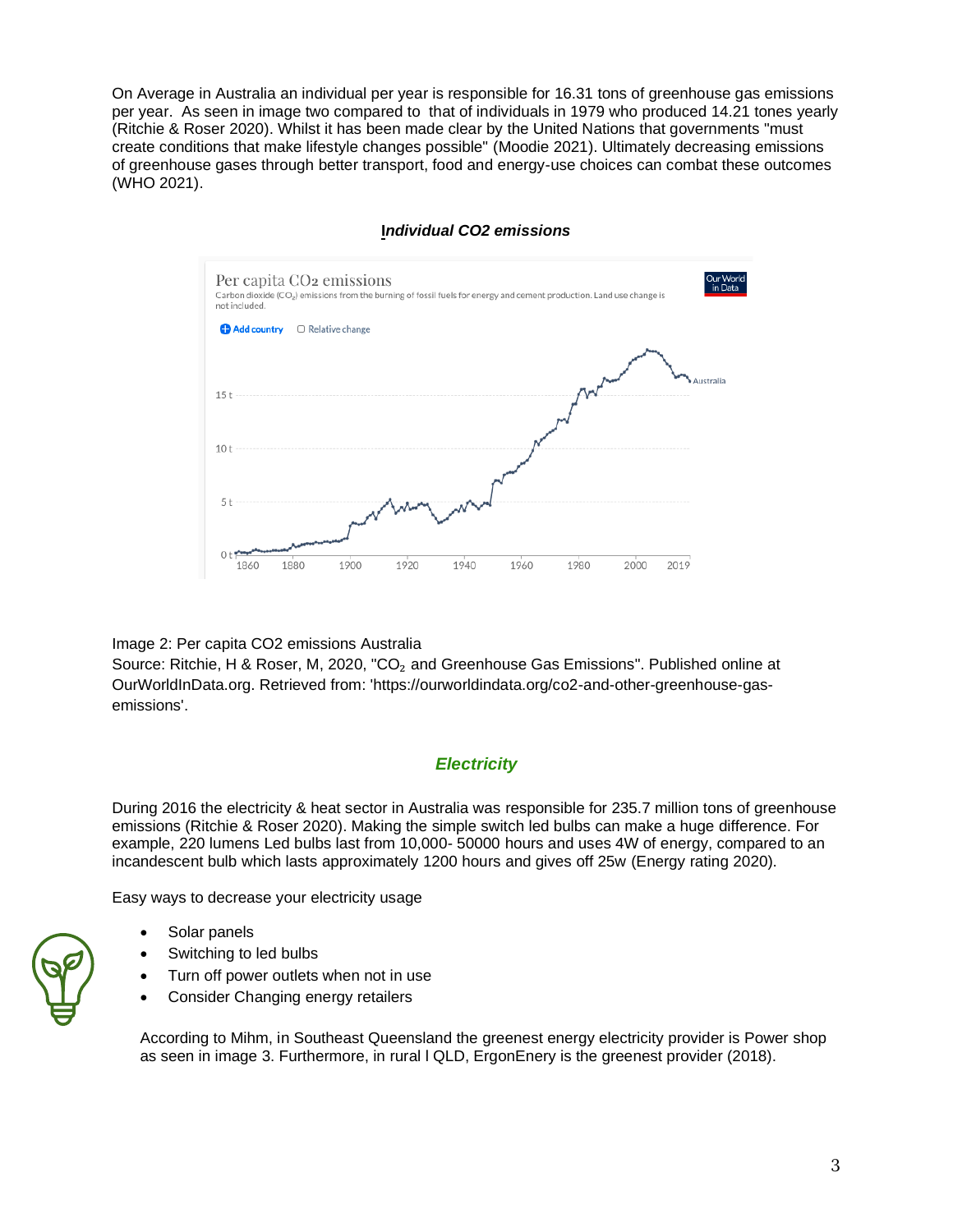

# The greenest energy retailers by state

Image 3: Green energy retailers, Southeast QLD Source: Mihm, U, 2018 Green electricity review, Choice retrieved from https://www.choice.com.au/home-improve[ment/energy-saving/reducing-your-carbon](https://www.choice.com.au/home-improvement/energy-saving/reducing-your-carbon-footprint/articles/green-electricity-review)[footprint/articles/green-electricity-review](https://www.choice.com.au/home-improvement/energy-saving/reducing-your-carbon-footprint/articles/green-electricity-review)

# *Water*

According to the Australian Bureau of statistics during 2019-20 Australia's total water use remained stable at 77,367 GL and Total water consumption was 11,231 GL. and Average area rainfall across Australia was 347mm, stable year on year (ABS 2021). Due to the unpredictability of Australia's rain fall in the midst of climate change and river flows estimated to drop by 10- 25% within ten years, it's important to take every opportunity to save water (Heggie).

Simple changes

- install a Water tank
- Turn off the water after you wet your Toothbrush
- Take shorter shower/ water-Saving Showerheads (refer to table 1)
- Repair leaks ASAP
- Use your grey water or left-over bath/cooking water to water your plants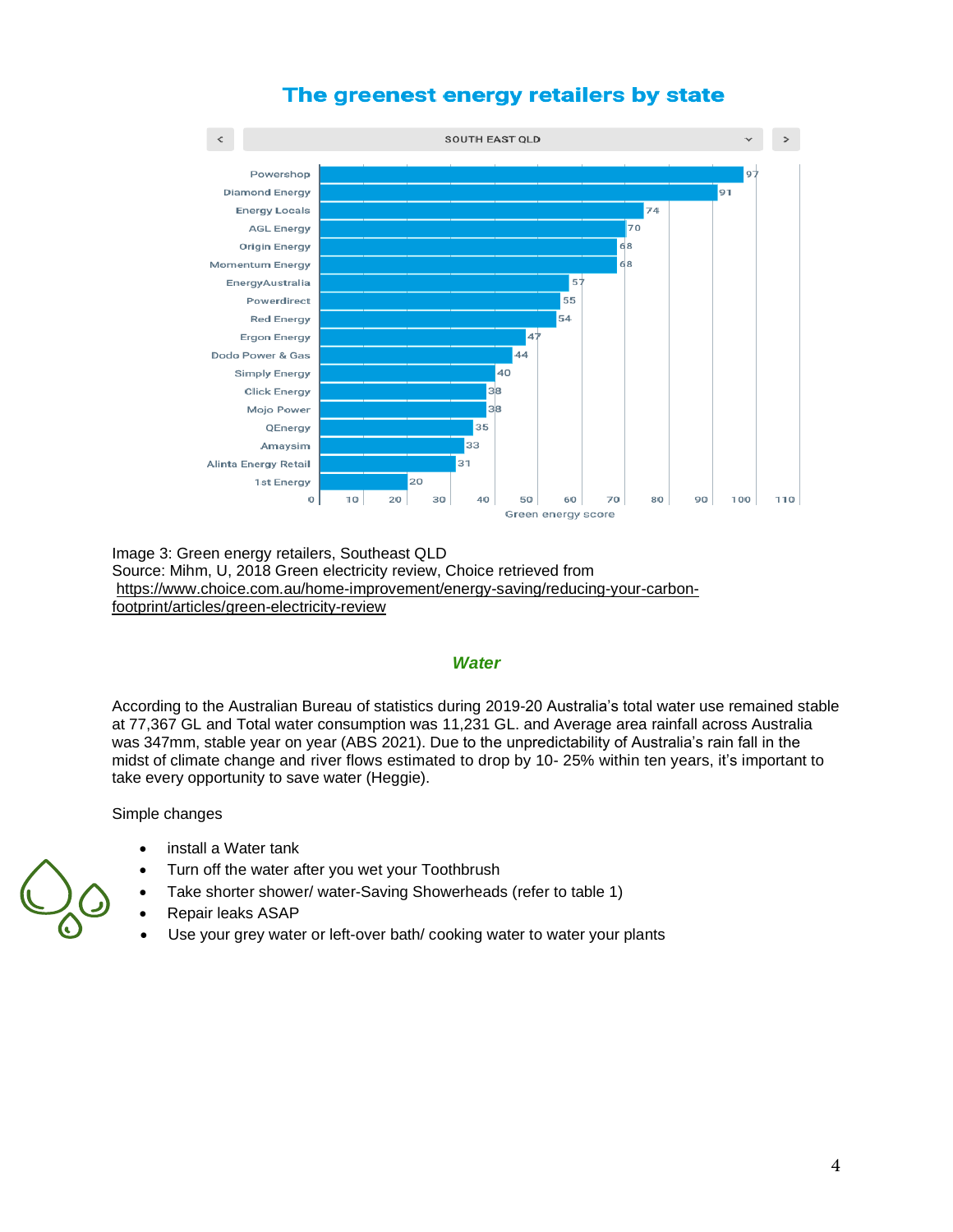#### *Water saving attachments*

| <b>Hydrosave Chrome Plated Inline M&amp;F Flow</b><br>Controller<br>\$11.05 | Kinetic 4 Piece Water saving discs<br>\$8.20              |
|-----------------------------------------------------------------------------|-----------------------------------------------------------|
| https://www.bunnings.com.au/hydrosave-chrome-plated-inline-m-f-flow-        | https://www.bunnings.com.au/kinetic-4-piece-water-saving- |
| controller-9-l-pm p4950012                                                  | discs_p4920321                                            |
| No discernable affect on output flow or pressure                            | WELS 3 Star 9 Litres per minute flow rate x 2             |
| Easily retrofitted to existing applications                                 | Easy to install                                           |
| Reduce water usage by up to 90%                                             | Helps save water                                          |
| WELS Rating: 3 Star Flow Rate 9L/min                                        | WELS 5 Star 6 Litres per minute flow rate x 2             |

Table 1: Bunnings water saver attachments Images: Bunnings.com.au

# *Transport*

Within Australia the Transport sector is responsible for 96.1 million greenhouse gas emissions (Ritchie & Roser 2020). While Transport can be tricky to navigate depending on if you live in a city or more rural areas there are still simple changes you can make to assist in reducing your emissions. For instance, 1% of Australians choose to offset their flights (Hobbs & Kilvert 2020). The carbon offset programs in Australia are certified by the [government-backed Climate Active program](https://www.climateactive.org.au/) (Hobbs & Kilvert 2020).

What else can you do



- **Carpool**
- Take the bus, train, or walk when possible
- Fuel your car with environmentally friendly fuel
- Consider a sustainable car when you next upgrade

#### *Food*

119.64 million tons of greenhouse gas emission, with agriculture being the second highest sector in Australia (Ritchie & Roser 2020). Research estimates that switching to a vegan diet has the lowest demand on global water supply, requiring 14.4% less freshwater and 20.8% less groundwater than the omnivorous diet (Cleveland & Gee, Q. 2017, p. 135- 156). While switching to a vegan diet has the potential to reduce 17 % of Co2,21% for NO2 and 24% for CH4 (Scarborough et. al 2014). However, a vegan diet is not for everyone.

Suggestions to help start reducing your environmental impact

- Meatless Mondays
- Eating seasonally and shopping locally
- Switching to plant based alternative milks such as almond milk, as seen in image 4.
- Shop locally; farmers markets and local butchers
- See if your local council has a community garden
- Grow your own herbs at home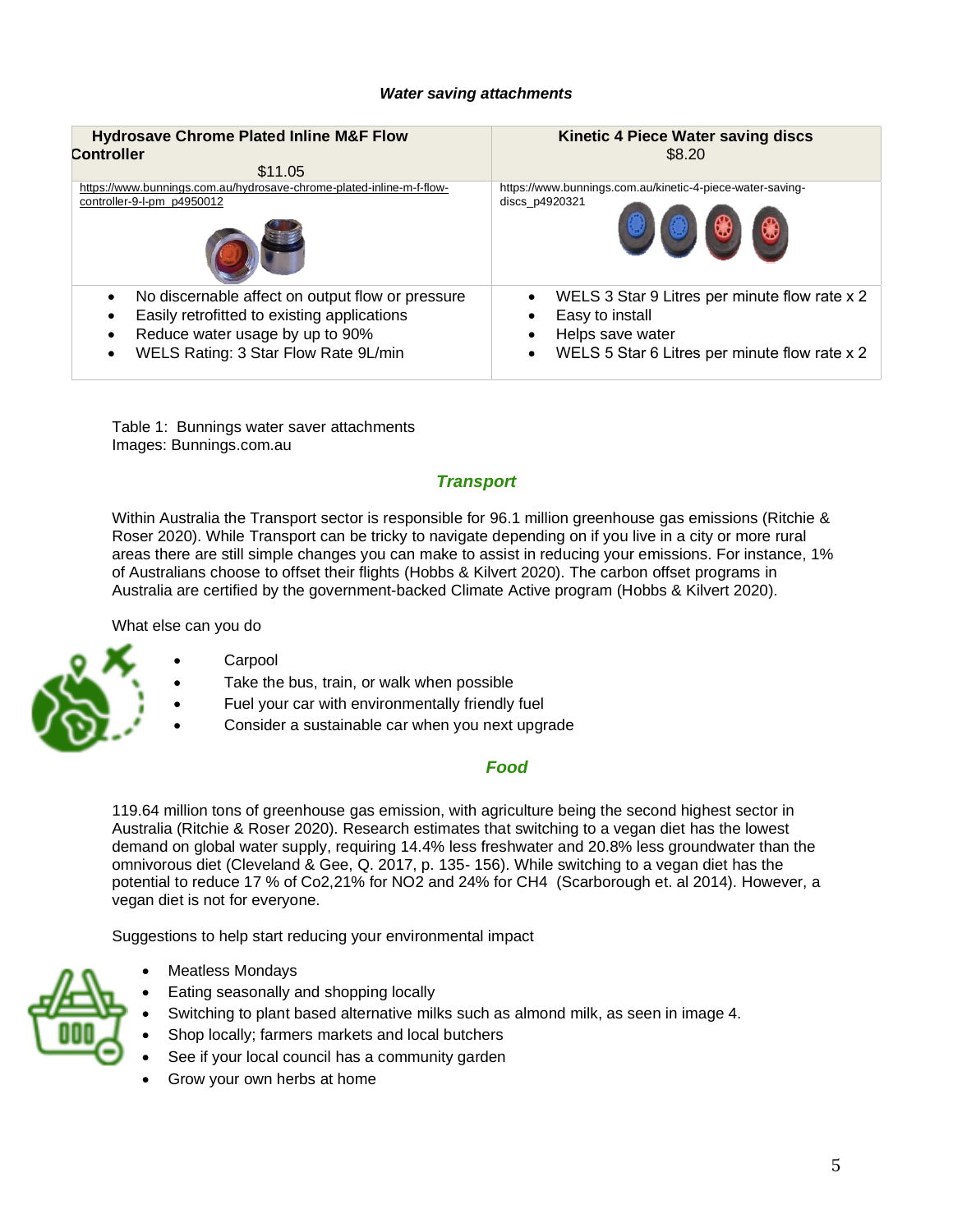

Image 4: sustainability of different milk comparison Source: Buchholz, K 2021, Which Plant milk is the most sustainable? Statista <https://www.statista.com/chart/22659/cows-milk-plant-milk-sustainability/>

# *Fashion*

We all need clothing, however according to Berg et. al., the fashion industry was responsible for about 4 [per cent of global carbon emissions](https://www.mckinsey.com/industries/retail/our-insights/fashion-on-climate) in 2018. However, during 2019 the World Bank estimates the fashion and shoe production contributed 10% of global greenhouse emissions 2019.

Reduce your consumption

- Buy second hand
- Repair clothing
- Swap meets
- Quality over quantity
- Donate
- Avoid fast fashion brands
- look for sustainable and ethical certifications as seen in image 5

*Ethical & sustainable fashion certifications*



Image 5: Fashion certifications Source: Spanner, "ethical made easy" <https://ethicalmadeeasy.com/10-ethical-fashion-certifications/>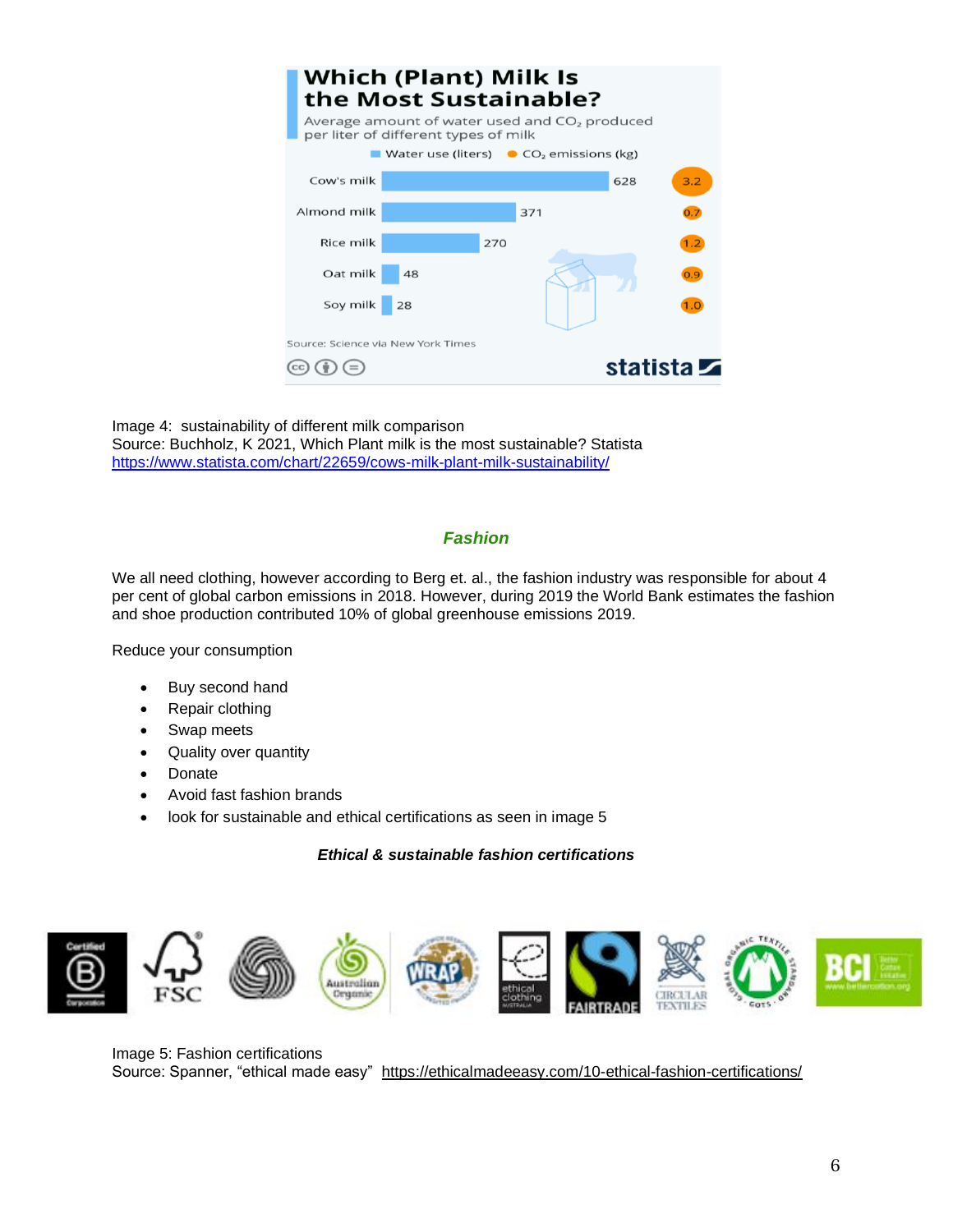#### *Waste*

In 2016-17 Australia generated about 67 million tons of waste (Department of Industry, science, energy & resources, 2021). This is not to mention the 12.12 million tons of greenhouse gases were produced during 2016 from Australia's waste sector, as seen in image two (Ritchie & Roser 2020).

What to do

- Reuse & refill
- Donate old clothing, household items
- Plastic free where possible
- Buy less processed and packaged items
- Correct disposal Image 6) & usage of Local waste pickup
- Subscribe to sustainable brands like, the company "who gives a crap" [\(https://au.whogivesacrap.org/\)](https://au.whogivesacrap.org/)



#### *Correct waste disposal QLD*

Image 6: Correct waste procedures for household waste QLD Source: The University of Queensland 2021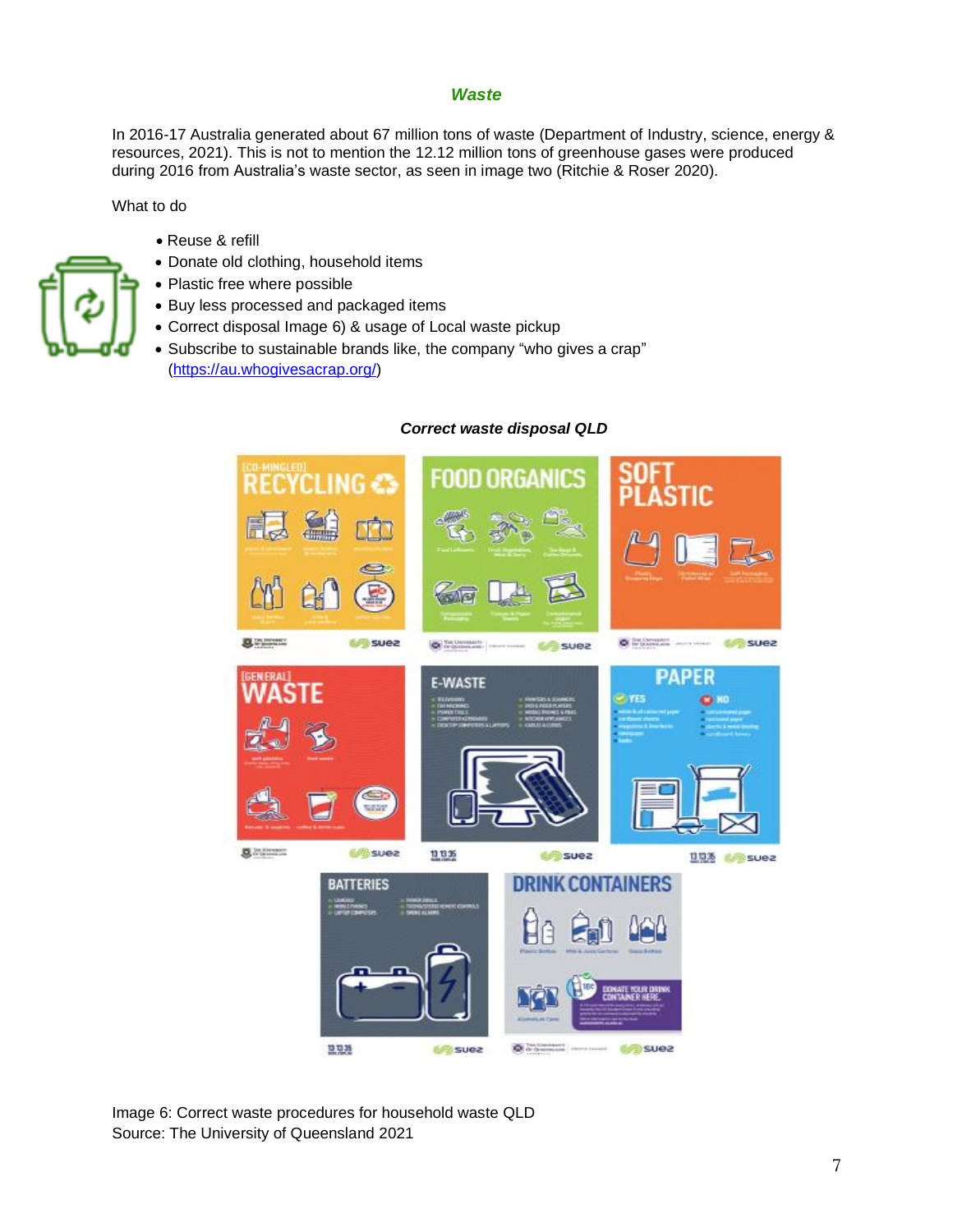# *Superannuation*

Whilst every Australian has Super, a survey of more than 4,000 Superhero customers, about half knew they had chosen a high growth or growth investment option, with 17% of the total cohort not sure of where their investments lay (Gee 2021). This means that your super could be invested in fossil fuel production, coal mining, gambling, tobacco, and live animal exports to name a few.

Consider making the switch to an ethical superfund, benefit from.

- Know where your money is invested
- Your super aligns with your values
- Decreasing your overall CO2 contribution
- Competitive returns

# **Ethical superfunds and their sustainability analysis**

| <b>Fund &amp; Option</b>                              | <b>Coal investment</b><br>exclusion | Oil & gas<br>investment<br>exclusion | Votes in favour of climate-<br>related shareholder<br>resolutions |
|-------------------------------------------------------|-------------------------------------|--------------------------------------|-------------------------------------------------------------------|
| <b>Australian ethical</b><br>balanced                 | Comprehensive                       | Comprehensive                        | 100%                                                              |
| <b>Australian ethical</b><br><b>Australian shares</b> | Comprehensive                       | Comprehensive                        | 100%                                                              |
| <b>Aware super socially</b><br>responsible investment | Comprehensive                       | Comprehensive                        | 40%                                                               |
| <b>Energy super SRI</b>                               | Comprehensive                       | Comprehensive                        | 29%                                                               |
| <b>Catholic super positive</b><br><b>IMPACT</b>       | Comprehensive                       | Comprehensive                        | 29%                                                               |
| <b>UniSuper sustainable</b><br>balanced               | Comprehensive                       | Comprehensive                        | 28%                                                               |
| <b>NGS socially responsible</b><br>diversified        | Some                                | Minimal                              | 70%                                                               |

Table 2: Comparison of ethical superannuation funds and their sustainability. Research from Market forces, 2021,